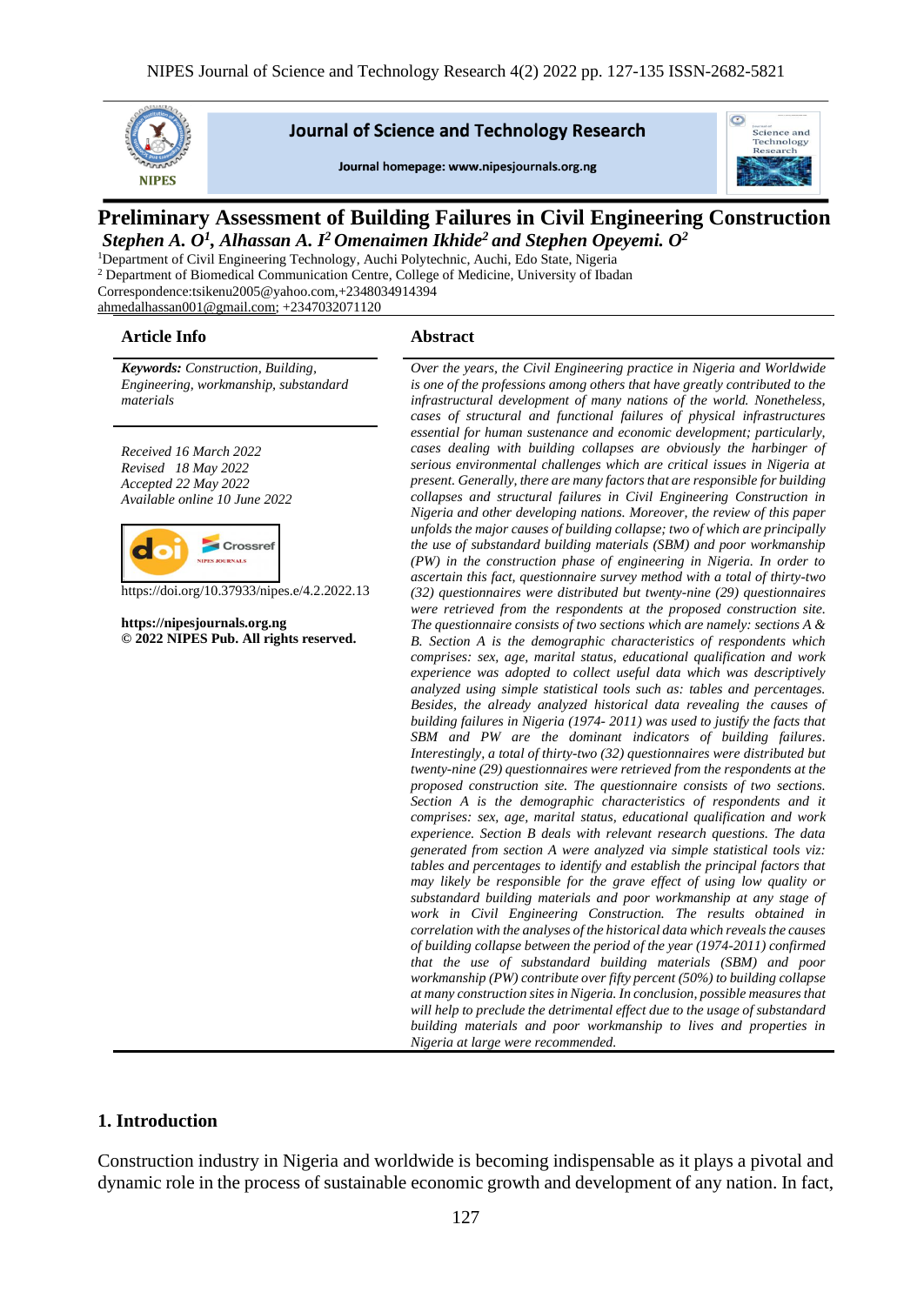#### Stephen A. O et al. / NIPES Journal of Science and Technology Research 4(2) 2022 pp. 127-135

the civil Engineering Construction is broader in its scope of construction as it deals with different types of development of structure on land and across water. Obviously, land and water are important components of the environment. Besides, the development of land and water deals with putting building structures, hydraulic structures, highway structures etc in place. According to [1], more than fifty percent (50%) of the gross fixed capital budget in Nigeria normally takes the form of construction output. This implies that the construction sector is well known as the provider of physical infrastructure essential for human sustenance and economic development. The term Building was described by [2] as "an enclosure for spaces designed for specific use and also meant to control local climate, distribute services and evacuate wastes. In another perspective [3] defined buildings "as structures for human activities which must be safe for the occupants" Unfortunately, the use of low quality or substandard materials and poor workmanship in addition to poor design and construction malpractices has resulted to a great deal of compromise of standard which indeed is lack of compliance with the ethics of the engineering profession as it relates to Civil engineering construction. Moreover, buildings have suddenly become objects of threats posing dangers to people either during or after construction as a result of its collapse. According to the Oxford Advanced Learner Dictionary, the word collapse was described as 'an act of falling suddenly; often after breaking apart". Moreover,[4] described; building collapse as an extreme case of building failure. It means the superstructure crashes down totally or partially. Building failure also occurs when there is a defect in one or more elements of the building caused by deficiency of building material which is also unsuitable for the building components and elements (beams, columns, slabs, walls etc.) to perform their original functions effectively, which may finally lead to building collapse.

According to [5], the building industry is a sub-sector of the construction industry which is notably the most complex of all the industries in Nigeria economy today. The basis of its complexity is due to the fact that all other industries (whether small scale or large scale) sectors of the social-economy depend on it in their respective environment for a successful operation. It is an industry where all manners of local and foreign materials, professionals and equipment co-habit in order to achieve high quality buildings of reputable standard. Whether a country is categorized as developing e.g. Nigeria or is already developed like Britain; buildings all over the world, constitute the most valuable assets of mankind [6].

Globally, Structural failures are perceptible. The rate of collapse and the extent of destruction are low in developed nations where strict adherence to building codes and ethics of professionalism are obtainable; even under severe natural hazards like earthquakes, catastrophic destructions are often contained or controlled [7]. However, in developed nations, natural factors are usually the predominant causes of building collapse and perhaps progressive collapse where a particular cause leads to consequent collapse [8]. In reality, the problems associated with building collapse in Nigeria have been one of the shocking and noticeable incidences which for over three (3) decades have continued to take place unabated in most major cities of the Country. Hence, these incidences of building collapse occurring in some parts of the country are increasingly alarming and also battering the image of the Construction industry in Nigeria. Globally, Shelter or housing is the first basic needs of humans that must be met even before food [9]. This is the reason; it is imperative to avoid poor workmanship and the use of substandard materials at every construction site. Furthermore, [2] practically identified the five (5) major causes of building collapse in Nigeria viz: Natural Phenomenon, design error, the use of substandard material and poor workmanship, procedural error with poor maintenance and abuse of buildings. The upshot of the research survey conducted shows that substandard building materials and poor workmanship contribute about fortyfive percent (45%) of the overall causes of building collapse in Nigeria. Some building materials are usually naturally occurring while some others are mixtures of materials in the proportion suitable for the intended purposes. From the beginning to the end of building construction, materials of varying shapes and sizes are extensively used. According to [3], most buildings materials that are primarily used on site are referred to as "star" materials. These star materials are namely: cement,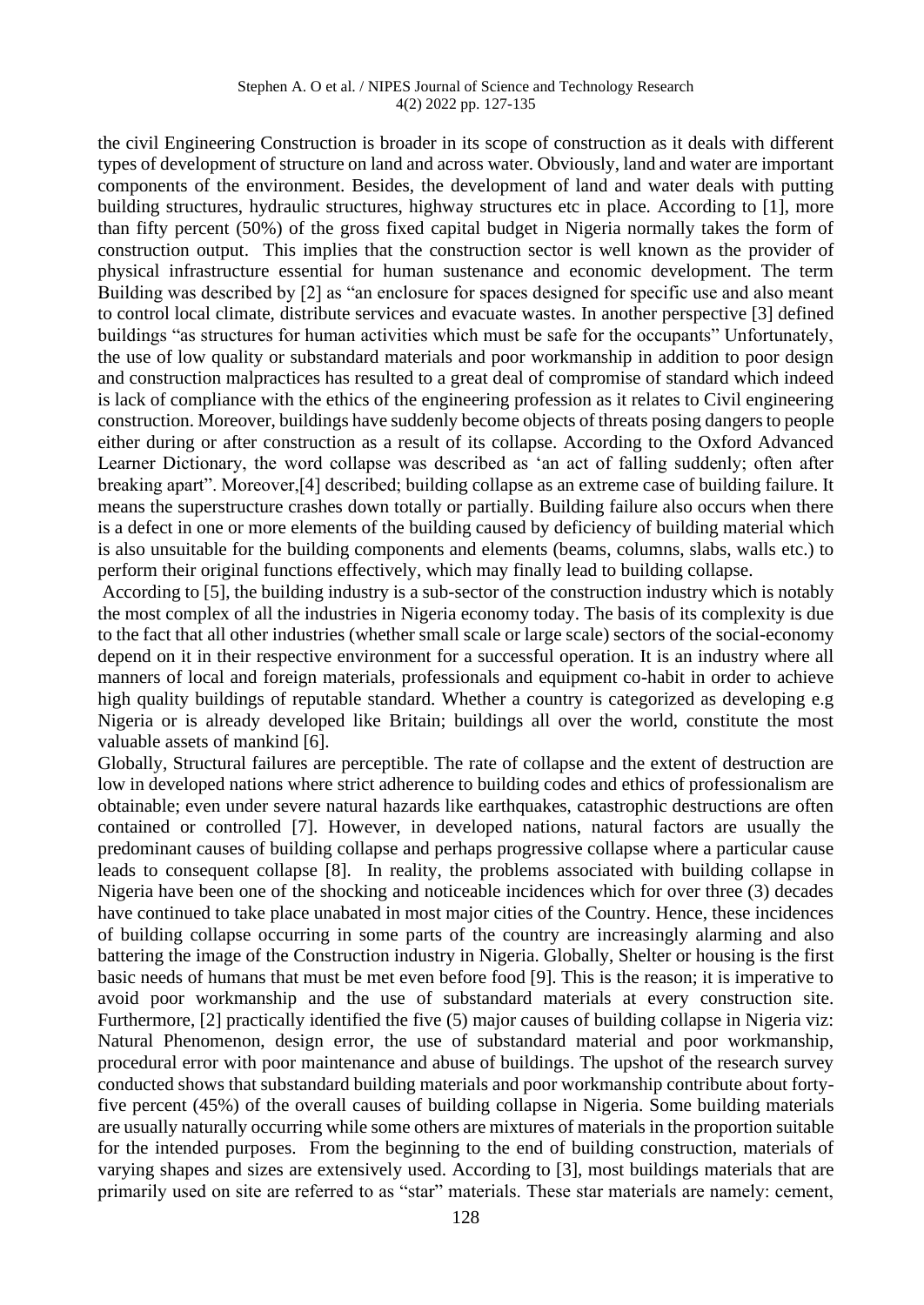aggregate of various classes, iron rods, water and timber (hard or soft wood). These materials are usually mixed together to give different components and elements found during the erection of any building structures. It is an indispensable fact that every kind of building has a lifespan and all components and elements must be put together to make it functional and sustainable.

Besides, it is clear that the experience and competency of different workmen in the Nigerian Construction Industry vary from one place to another and this is as a result of different levels of training received by them. The workmen in the Construction sector of Nigeria can be grouped into skilled (e.g. general foreman), semi-skilled and unskilled. They are employed to carry out activities that may range from laying of brick or concrete to general handling of materials on site. The sight of building collapse scattered across the length and breadth of Nigeria is quite alarming that; it is unimaginable what effects it will have on the Nigerian Building Industry and the nation's economy as a whole now and in the near future.

The aim of this paper is to reveal the impacts or effects of using low quality or substandard materials and inefficient or workmanship on building collapse in Nigeria with practical measures to forestall or eliminate the incidences.

The objectives are majorly the assessment of the following indices such as: the quality of building materials in Nigeria, the effects of tests/inspections of structural building materials on building collapse and the quality of workmanship in the Nigerian Building Industry.

# **1.2 The Theoretical Framework**

## **1.2.1 The key players in the Nigerian Building Industry**

The following professionals namely: Architects, Engineers, Quantity Surveyors and Builders play major roles in the Nigerian Building Industry. Any Structures constructed will be up to standard and adequate if there are no anomalies on the part of the key players in the Nigerian Building Industry. Safety which is one of the hallmarks in the construction industry will also be guaranteed and the number of cases of building collapse in Nigeria will be abated. Furthermore, [10] revealed that quackery which is a function of poor workmanship is the most frequent cause of building failure in Nigeria while supervision is a lesser cause. [11] also shared the same view revealing that buildings fail mainly through ignorance, negligence and greed. Apart from quackery, ignorance, negligence and greed, majority of investigations among many researchers namely: [12,13,14,15] attributed the major causes of building collapse to the use of poor quality or substandard materials in connection to poor construction supervision. Conclusively, most investigations on the causes of building failure tend to focus on the lapses with respect to the key players of the Nigerian Building Industry.

# **2.0 Methodology**

# **2.1 Data Collection**

The collection of data was obtained through questionnaire survey method. The sample data via questionnaire were gathered from the workers of two different construction company at two different construction sites viz: Genny's Glow Nigeria (an ongoing construction project for a cream manufacturing company) and Hartland Construction Company dealing with a road construction project along the Open University; located in Benin City Edo State.

Actually, the survey too used was designed as a closed ended type of survey questionnaire from which Tables 2,3,4 and 5 were drawn. Besides, the historical data which revealed building failure and their causes in Nigeria from the year (1974-2011) was extracted from a paper titled: an Examination of the causes and effects of Building Collapses in Nigeria. The data as shown in Table 1 is a product of many studies and analysis carried out via: The Nigerian Institute of Building (NIOB), previous research works from various media (newspapers and websites) were also consulted [16]. Furthermore, the data in table 1 and other tables were used to analyse and corroborate the fact that the major causes of building or structural failures especially in Nigeria are due to indices such as: poor workmanship, poor supervision, use of substandard building materials,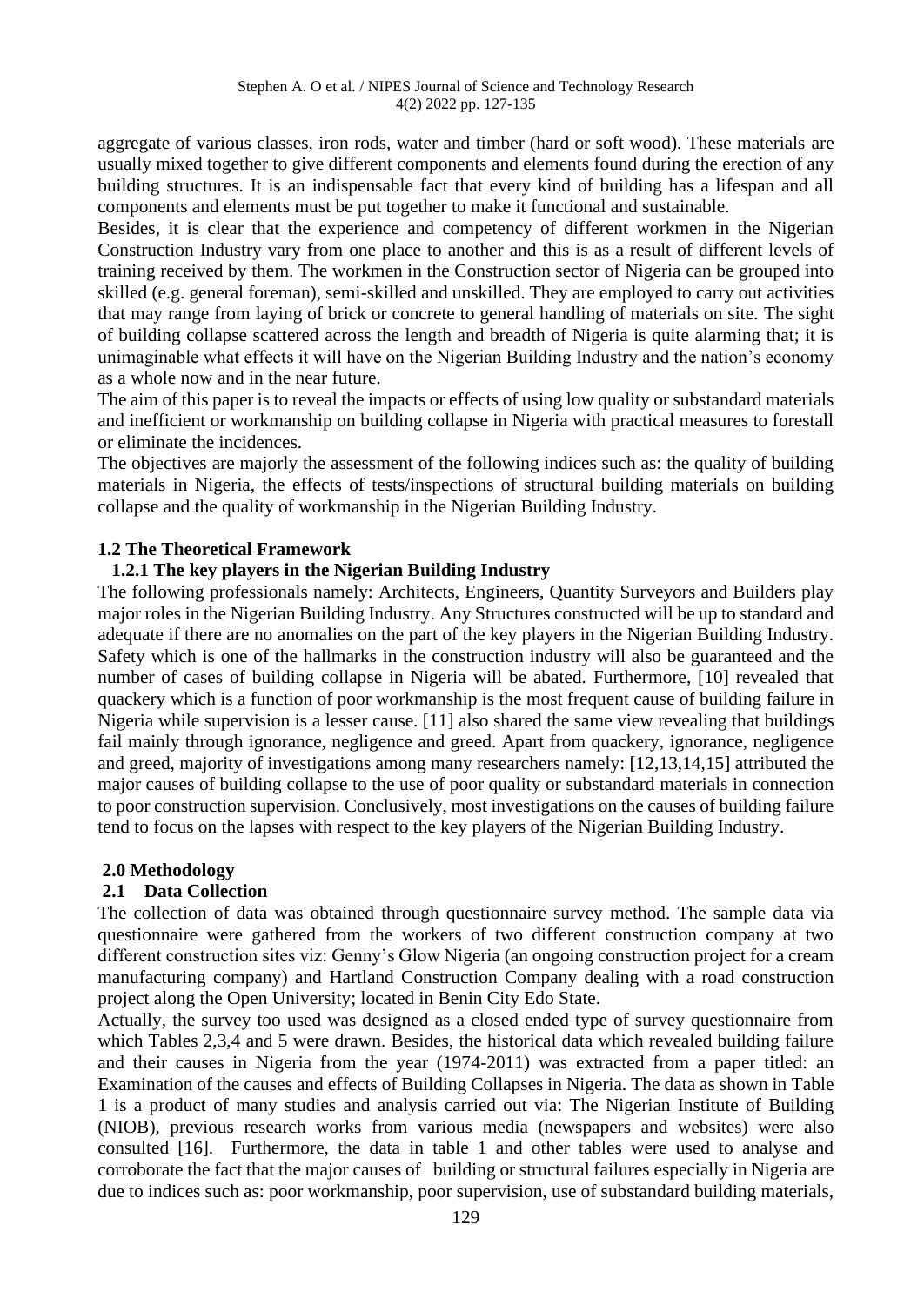#### Stephen A. O et al. / NIPES Journal of Science and Technology Research 4(2) 2022 pp. 127-135

quackery etc. In reality, poor workmanship and poor supervision to a large extent are sometimes the harbinger of quackery. Besides, Table 1 furnishes the fact that the highest frequency of failure in civil engineering construction especially the aspect of building is attributed to quackery which is equal to thirty-nine percent. Moreover, the questionnaire used which is the source of other relevant tables consists of two parts or sections The first section deals with the demographic characteristics of the respondents which include; sex, age, marital status, educational qualification and work experience. The second section actually addressed four relevant questions thus: (i) What is the quality of building materials in Nigeria? (ii) what is the effect of failure to carry out various laboratory tests/inspection of materials of structural members on building collapse? (iii) What is the quality of workmanship in the Nigerian Building Industry(NBI)? and lastly is; how effective are the various bodies and organizations that are responsible for material standardization in Nigeria? Besides, relevant question such as; what is the relationship between the quality of materials and workmanship? However, for the purpose of this paper, two of the research questions thus: What is the quality of building materials in Nigeria? What is the quality of workmanship in Nigerian building industry? These two pertinent questions were addressed as means of evaluating the preliminary assessment of building failures in civil engineering construction

# **2.2. Sample size**

A sample is a subset of the population selected for the study. [17], defined sampling as the act, process and technique of selecting a representative part of a population for the purpose of determining the characteristics of the whole population. Therefore, the sample size refers to the total number of respondents representing the sample population of the study. The sample size can be calculated using the formula:

$$
n = \frac{N}{1 + Ne^2} \qquad \text{or } n = \frac{z^2 \star p(1-p)}{e^2} \quad \dots \dots \dots \dots \dots \dots \dots \dots \dots \dots \tag{1}
$$

where  $n =$  sample size,  $N =$  Population size or Total number of respondents,  $e =$  Margin of error which is usually 5%(0.05), Confidence levels are usually taken at 90%, 95% and 99%.

z- score as shown in the second formula is an alternative way of calculating sample size (n).

z- score is a function of the chosen or preferred confidence level.

p-is the standard deviation or the sample proportion as shown in the second formula.

Considering a total population (N) of thirty-five (35) people at the construction site.

The least formula for computing sampling size was used thus:  $n = \frac{N}{1 + N}$  $\frac{N}{1+Ne^2}$ Hence, by computation;  $n = 32$ 

## **2.3 Data analysis**

Data analysis is the process of systematically applying statistical or logical techniques to describe and illustrate, condense and recap and evaluate data.

The data collected through questionnaire was simply analyzed using simple statistical methods such as percentages presented in tabular format. A total of thirty-two questionnaires were distributed to skilled and semi-skilled workers at the two different construction sites of which only twenty-nine (29) questionnaires were retrieved.

# **3.0. Results and Discussion**

Table 1, is a secondary data which is actually the upshot of a thirty-seven (37) years records which were collated from studies, field survey and comprehensive analyses. The table reveals the major causes of failures in civil engineering constructions particularly buildings. Quackery among many other possible building failures was identified as the index with the highest frequency of failure which was estimated as thirty-nine percent (39%). Besides**,** it was discovered that the menace happened to be mostly with private residential buildings built by local contractors [16].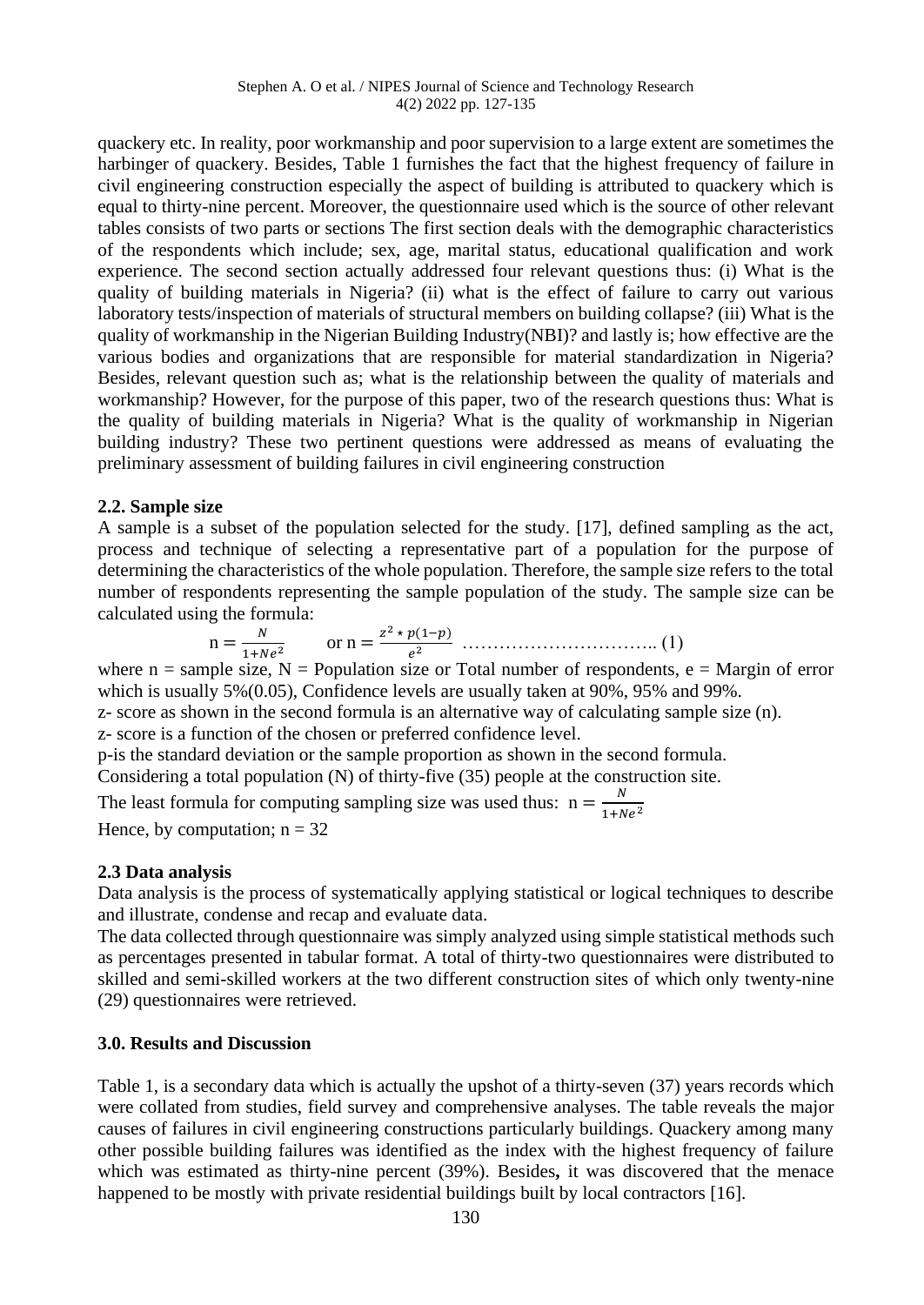| Causes of failure  | Frequency of Prevalence Occurrence<br>failure |    | failure<br>percentage | of<br>1n |
|--------------------|-----------------------------------------------|----|-----------------------|----------|
| Structural failure | 16                                            | 05 | 2.4                   |          |
| Carelessness       | 05                                            | 02 | 7.5                   |          |
| Poor workmanship   | 05                                            | 02 | 7.5                   |          |
| Poor Supervision   | 03                                            | 01 | 5.0                   |          |
| Poor materials     | 11                                            | 04 | 17.0                  |          |
| Quackery           | 26                                            | 08 | 39.0                  |          |
|                    |                                               |    |                       |          |

Table 1: Building failures and their causes in Nigeria (1974 – 2011) [10]

Source: Excerpt from American Journal of Engineering Research (AJER)

Furthermore, [18] classified causes to building collapse under seven major factors that could be related to: poor design; fault at construction; poor material quality and method of construction; foundation failure; fire disaster; natural phenomena, and inadequate maintenance.

The descriptive analysis of the demographic characteristics of respondents in section as derived from the sample questionnaire in Appendix 1; comprises: sex, age, marital status, educational qualification and years of work experience as shown in Table 2.

| <b>Table 2: Sex Distribution of Respondents</b> |           |                    |  |
|-------------------------------------------------|-----------|--------------------|--|
| <b>Sex</b>                                      | Frequency | Percentage $(\% )$ |  |
| Male                                            |           | 10.3               |  |
| Female                                          | 26        | 89.7               |  |
| <b>Total</b>                                    | 29        | 100                |  |

| Age                | <b>Frequency</b>            | Percentage $(\% )$ |  |
|--------------------|-----------------------------|--------------------|--|
| $20-29$ years      |                             | 6.9                |  |
| 30-39 years        | 18                          | 62.1               |  |
| 40-49 years        |                             | 24.1               |  |
| 50 years and above | $\mathcal{D}_{\mathcal{A}}$ | 6.9                |  |
| <b>Total</b>       | 29                          | <b>100</b>         |  |

## **Table 3: Age Distribution of Respondents**

In Table 3, the age distribution of the respondents based on the questionnaire administered shows that the number of respondents whose age range are within 20-29 years is 2 which represents 6.9%, 30-39 years is 18 which represents 62.1%, 40-49 years is 7 which represents 24.1% and 50 years and above is also 2 which represents 6.9%. It may be inferred that respondents within the age caveat as shown on the table are physically matured to be involved in construction work on site. However, being physically matured does not translate most times to good workmanship at any construction sites.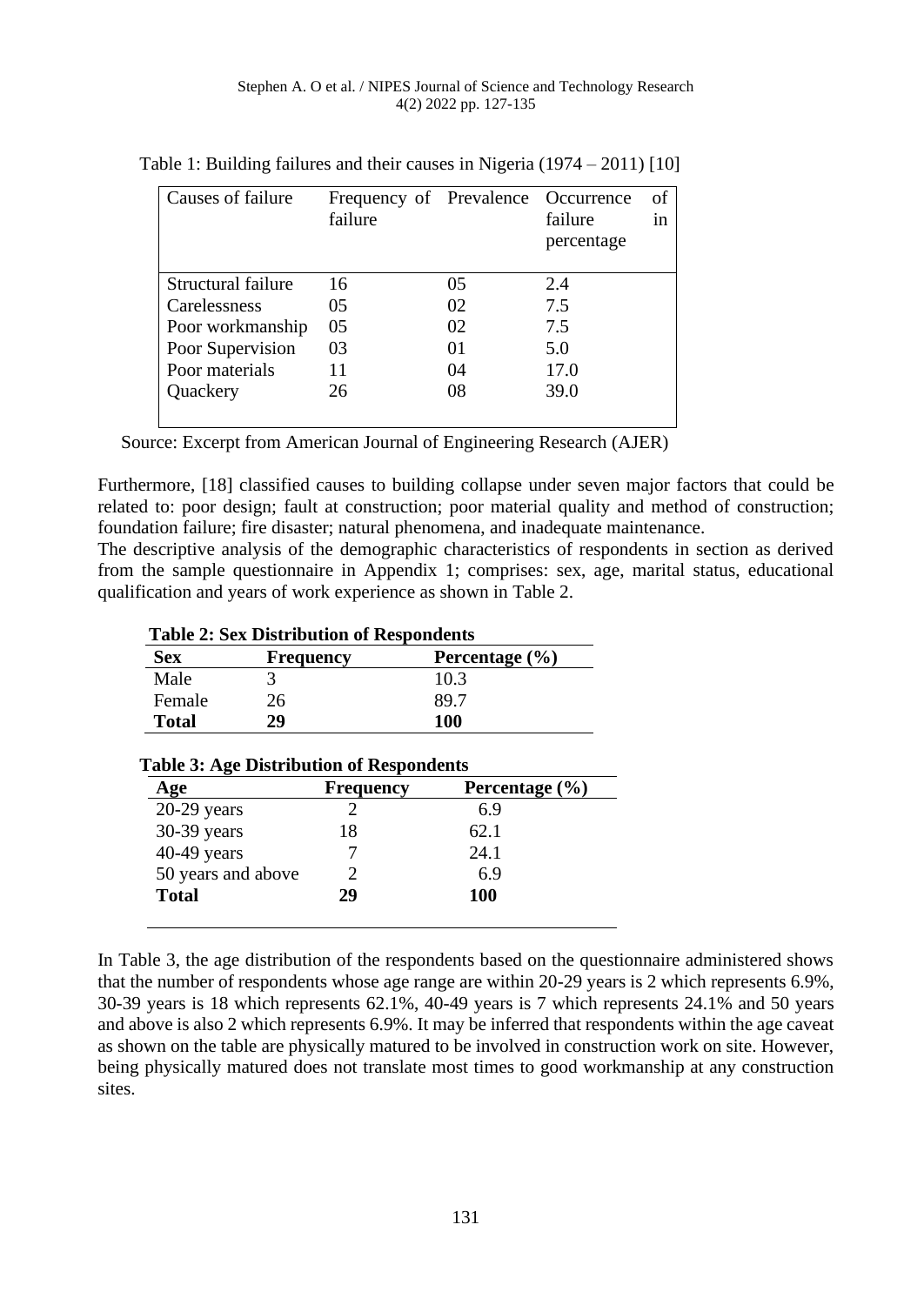| TWOTE IN EIGHENVIOLING & MANHICHALON OF THOD PONGETIO |                  |                    |  |  |
|-------------------------------------------------------|------------------|--------------------|--|--|
| <b>Educational Qualification</b>                      | <b>Frequency</b> | Percentage $(\% )$ |  |  |
| Ph.D                                                  |                  |                    |  |  |
| MSc/MA/MBA/MED                                        |                  | 13.8               |  |  |
| <b>BSc</b>                                            |                  | 17.2               |  |  |
| PGD                                                   |                  | 17.2               |  |  |
| <b>HND</b>                                            | 15               | 51.7               |  |  |
| Others                                                |                  | -                  |  |  |
| Total                                                 | 29               | 100                |  |  |

 **Table 4: Educational Qualification of Respondents**

Table 4 shows that none of the respondents had a PhD degree. Four (4) respondents representing 13.8%, MSc/MA/MBA/MED holders, 5 respondents representing 17.2% are BSc graduates, PGD ,5 respondents representing 17 % are holders of Postgraduate Diploma (PGD) 17.2% while 15 respondents representing 51.7%. are HND. From all indications in Table 4, it is evident that workers at this particular site are all educated and have basic requirement that may be technically needed to ensure good workmanship for buildings and relevant structures. It also portends that quackery according to [10] could not have been the reason for cases of building collapse. However, the educational qualification of the construction site workers (respondents) as shown in Table 4, actually substantiates the findings according to [11] that building or structural failures are mainly due to ignorance, negligence and greed. Negligence as it relates to poor workmanship and greed which results in the use of substandard or poor quality materials at construction sites.

 **Table 5: Years of Work Experience of Respondents**

| <b>Years of Work Experience</b> | <b>Frequency</b> | Percentage $(\% )$ |
|---------------------------------|------------------|--------------------|
| $0-5$ years                     |                  | 6.9                |
| 6-12 years                      |                  | 24.1               |
| $11-16$ years                   |                  | 17.2               |
| 16 years and above              | 15               | 51.7               |
| Total                           | 29               | 100                |

The work experience of professionals at different construction sites is a pertinent index that sometimes determine the quality and adequacy of service delivery in the construction industry. Table 5 shows the work experience of respondents, two (2) respondents representing 6.9% have 0-5 years work experience, seven (7) respondents representing 24.1% have 6-10 years work experience, five (5) respondents representing 17.2% have 11-15 years work experience and fifteen (15) respondents representing 51.7% have 16 years and above work experience. Table 5 showing work experience probably indicates the portrait of the Civil Engineering Construction industries in Nigeria and it implies that about seventy percent (70%) of construction workers have work experiences of more than ten years which also infers that major causes of building collapse or structural failures may be attributed to the use of poor quality building materials and poor workmanship according to: [11, 12, 13, 14].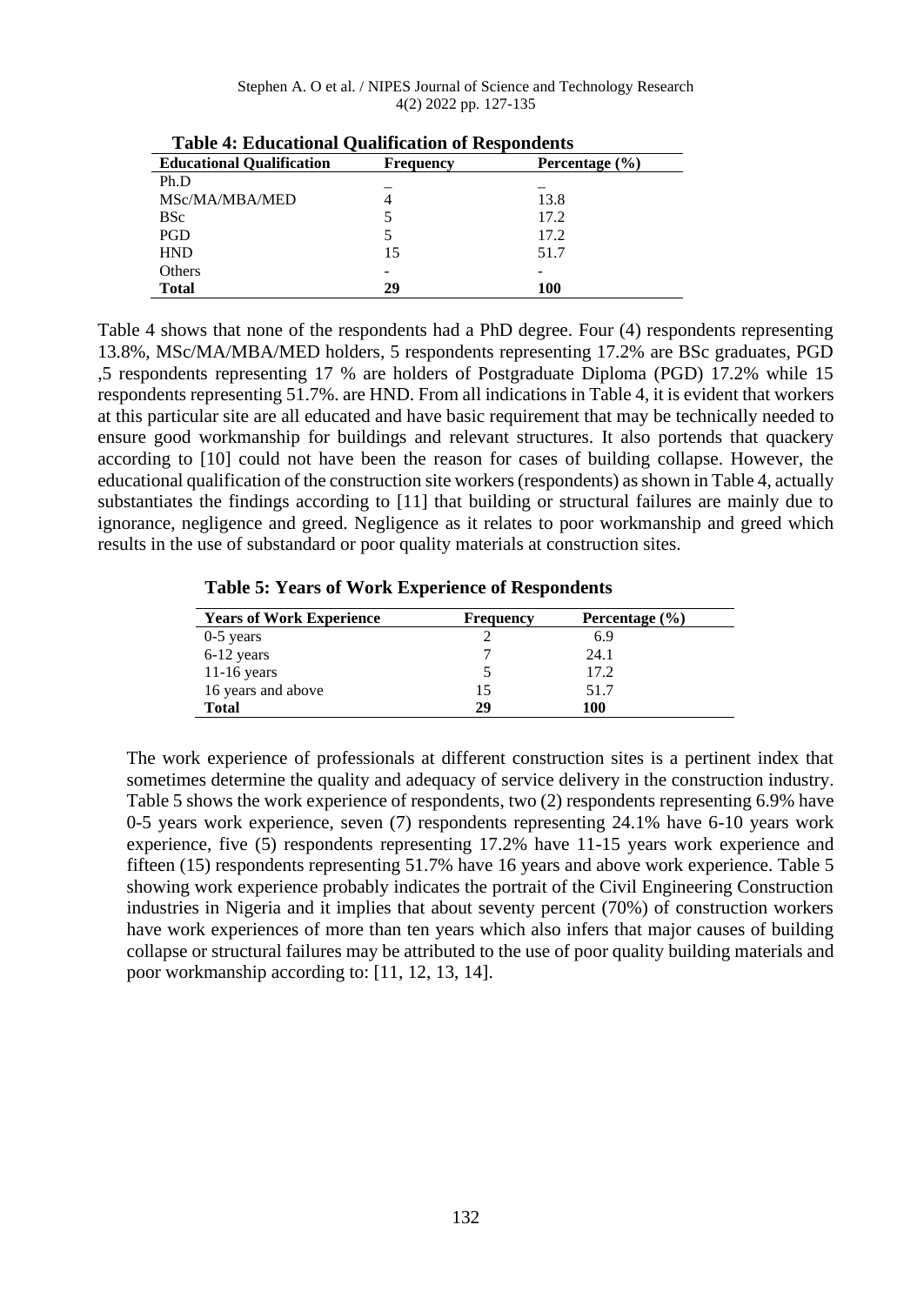Stephen A. O et al. / NIPES Journal of Science and Technology Research 4(2) 2022 pp. 127-135

| $S/N0$ .       | Causes of Failure     | Total No. $(\%)$ |       | Types of Building |        | Calamities |        |
|----------------|-----------------------|------------------|-------|-------------------|--------|------------|--------|
|                |                       |                  |       | Private           | Public | Death      | Injury |
|                | Poor maintenance      | 4                | 6.67  | 3                 |        | 23         | 10     |
|                | Culture               |                  |       |                   |        |            |        |
| $\mathfrak{D}$ | Design error          | 9                | 15    | 6                 | 3      | 125        | 41     |
| 3              | Substandard materials | 31               | 51.67 | 25                | 6      | 111        | 112    |
|                | and poor              |                  |       |                   |        |            |        |
|                | workmanship           |                  |       |                   |        |            |        |
| 4              | Natural Phenomenon    | 4                | 6.67  | 3                 |        | 72         | 40     |
| 5              | Excessive loading     | 12               | 20    | 9                 | 3      | 95         | 28     |
|                | <b>Total</b>          | 60               | 100   | 46                | 14     | 426        | 231    |

Table 6: Causes of Building failure in Nigeria

Source: Gathered historical data of building collapse in Nigeria [16]

Tables 6 is an addendum obtained from the collated historical data of building collapse in Nigeria [16]. Furthermore, Table 6 shows the types of buildings namely: Public and private with their intended uses which may be residential(Re),commercial(Co),religious(Rel),Educational(Ed) and Institutional(In).Pragmatically, Table 6 unveils the major causes of building failures which are popular with Nigeria and many other developing nations thus: poor maintenance culture, design error, substandard materials and poor workmanship, natural phenomenon and excessive loading contributed to about 7%, 15%, 52%, 7% and 20% respectively of building collapse in Nigeria with most of them being private residential buildings executed by indigenous contractors. Besides, Table 6 also reveals the casualties or calamities resulting into either death or injury. From the statistics of calamities as shown in Table 6, it is palpable or evident that the highest frequencies of calamities with respect building failures is due to the use of substandard building materials (SBM) and poor workmanship (PWM). Moreover, from analysis based on the data gathered from respondents, thirteen respondents representing forty-five percent (45%) attested to the fact that most materials do undergo standard laboratory testing which confirms that the quality of materials is adequate for construction work. On the contrary, sixteen (16) respondents representing fifty-five percent (55%) indicated the uncertainty as well as reliability of the quality of materials used at construction site. Besides, ten (10) respondents representing 34.5% testified to good workmanship in the Nigerian Building Industry while Nineteen (19) respondents representing 65.5% upheld the fact that poor workmanship in the Nigerian Building industry is palpably one of the major contributory indices to building collapse and structural failures in Nigeria. Basically, poor workmanship is surely due to lack of basic education and training but may be attributed to poor supervision which in some cases is interlinked with construction malpractices, negligence of duty on site.

## **4.0 Conclusion and Recommendations**

## **4.1 Conclusion**

In conclusion, this paper from facts and figures gathered, establishes the importance of uncompromising standards with respect to preliminary and general assessments of building failures in Civil Engineering Constructions (CEC). Practically, various parameters (adequate design, good supervision, good workmanship, high quality building materials etc) that are imperative to upholding standards and that will aid in attenuating the frequencies of failures in Civil engineering construction practices should be regularly in place. Moreover, standards in everything as touching constructions works or any capital projects is indispensable and must be recognized, the bar must be strictly upheld in the building and construction industries in Nigeria. From previous and current researches, it is conspicuous that whenever the quality of materials is compromised or inadequate for any engineering projects with poor workmanship and poor supervision against the required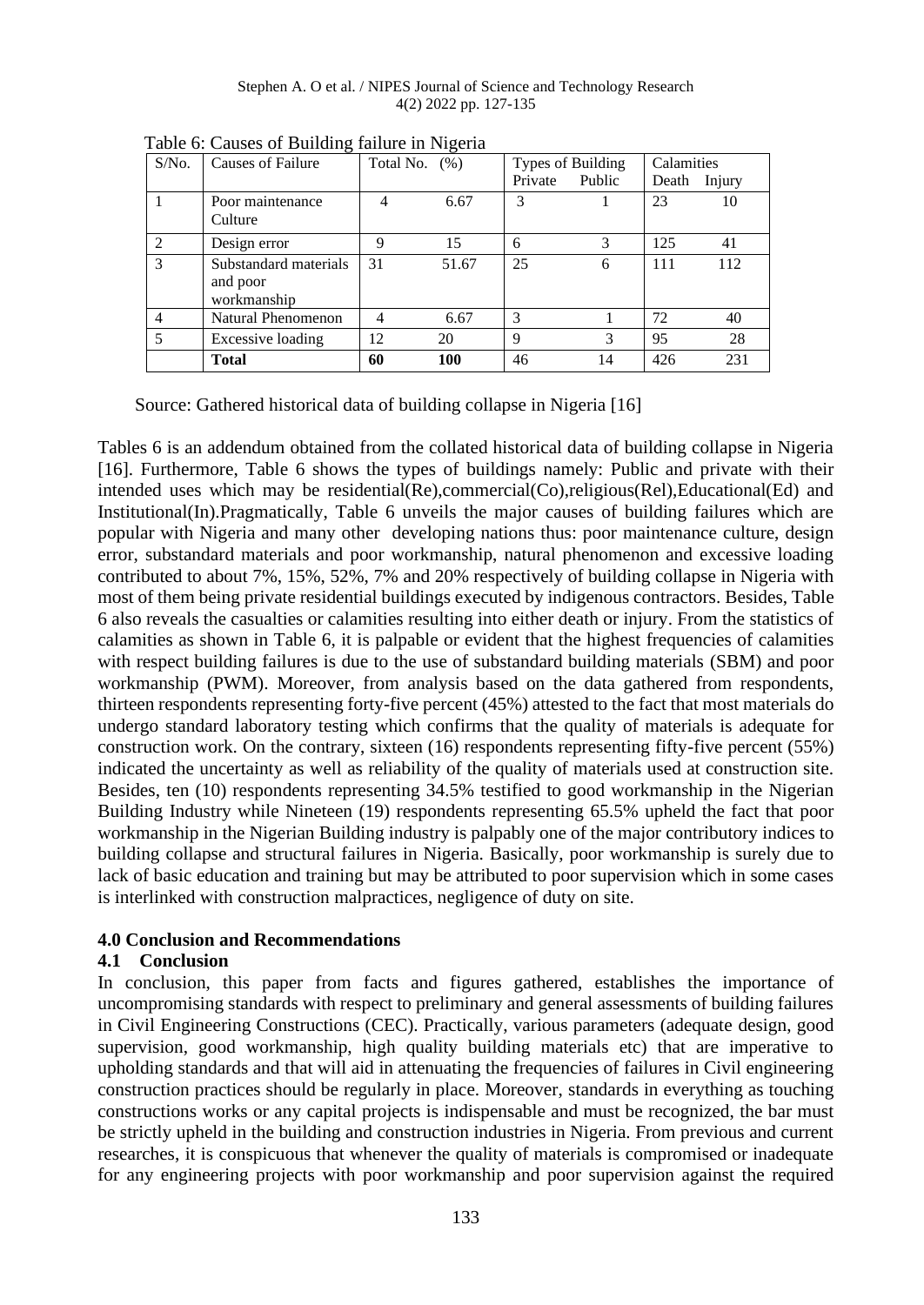standard, certainly, there would be detrimental effects which result in the huge loss of lives and properties which invariably affect national economy and development in all spheres.

## **4.2 Recommendations**

Based on the findings and conclusions of the study, the followings are some of the recommendations thus:

- i. The Standard Organization of Nigeria should ensure strict compliance to the use of standard materials of good and high quality at every construction site as this will help to attenuate building collapse in Nigeria.
- ii. The various professionals should be up to doing by ensuring that they visit construction sites regularly to supervise the quality of jobs carried out as this will enhance good workmanship and further mitigate building collapse.
- iii. Finally, engineering companies (construction and consultancy) especially the indigenous contractors should create avenues for capacity building of their staff from time to time as this attitude will help to adequately equipped their staff with basic and current knowledge of engineering specifications and standard practices.

## **References**

- [1] Wase, John (2004). Process of Sustainable Economic Growth and Development in the Construction Industry. Science Journal of Building Construction
- [2] Fadamiro, J.A. (2002). An assessment of Building Regulations and Standards and the Implication for Building Collapse in Nigeria. In D.R. Ogunsemi (Ed.), Building Collapse: Causes, Prevention and Remedies (pp. 28- 39). The Nigerian Institute of Building, Ondo State.
- [3] Odulami, A.A. (2002). Building Materials Specification and Enforcement on site. In D.R. Ogunsemi (Ed.), Building Collapse: Causes, Prevention and Remedies (pp. 22- 27). The Nigerian Institute of Building, Ondo State.
- [4] Arilesere, D. (2000). The Role of Professionals in averting Building Collapse. Proceedings of a workshop on Building Collapse: Causes, Prevention and Remedies (pp. 60-68). The Nigerian Institute of Building, Lagos State.
- [5] Akindoyeni, A. (2002). Professionalism in Building Design and Construction. In D.R. Ogunsemi (Ed.), Building Collapse: Causes, Prevention and Remedies (pp. 1-13). The Nigerian Institute of Building, Ondo State.
- [6] Chinwokwu, G. (2000). The Role of Professionals in averting Building Collapse. Proceedings of a workshop on Building Collapse: Causes, prevention and remedies (pp. 12-28). The Nigerian Institute of Building, Lagos State
- [7] Ede AN, (2011): Measures to reduce the high incidence of structural failures in Nigeria. Journal of Sustainable Development in Africa; 13(1) pp 153-161
- [8] Ellingwood BR, Dusenberry DO. (2005): Building Design for Abnormal Loads and Progressive Collapse. Computer‐ Aided Civil and Infrastructure Engineering; 20(3) pp 194-205.
- [9] Mansur Hamma-adama, Tahar Kouider,(2017): Causes of Building Failure and Collapse In Nigeria: Professionals' View American Journal of Engineering Research (AJER);6(12), pp 289-300
- [10]Tanko JA, Ilesanmi FA, Balla SK, (2013): Building Failure Causes in Nigeria and Mitigating Roles by Engineering Regulation and Monitoring. Engineering; 5(02): pp 184
- [11]Bolaji, E.O. (2002). Building Materials Specification and Enforcement on Site. In D.R. Ogunsemi (Ed.).
- [12]Ayininuola G, Olalusi O. (2004). Assessment of Building Failures in Nigeria: Lagos and Ibadan Case Study'. African Journal of Science and Technology; 5(1).pp. 4-15
- [13]Orie OU, Aniekwu AN.( 2006). The Determination of Severity Indices of variables that cause Collapse of Engineering Facilities in Nigeria: A Case Study of Benin City.
- [14]Dimuna KO, (2010): Incessant Incidents of Building Collapse in Nigeria: A Challenge to Stakeholders Global Journal of Researches in Engineering; 10(4), pp 75-84.
- [15]Usman N, Chen J, Lodson J, (2010): Environmental Sciences and the Challenges of collapse buildings in Nigeria. Journal of Environmental Sciences and Agriculture in Developing Countries, 2(2)
- [16]Ayodeji O. (2011). An Examination of the Causes and Effects of Building Collapse in Nigeria. Journal of Design and Built Environment; vol.9, pp 37-47.
- [17]Fridah, Mugo, (2002): Sampling in Research; Semantic Scholar retrieved on [\(www.semanticscholar\)](http://www.semanticscholar/)